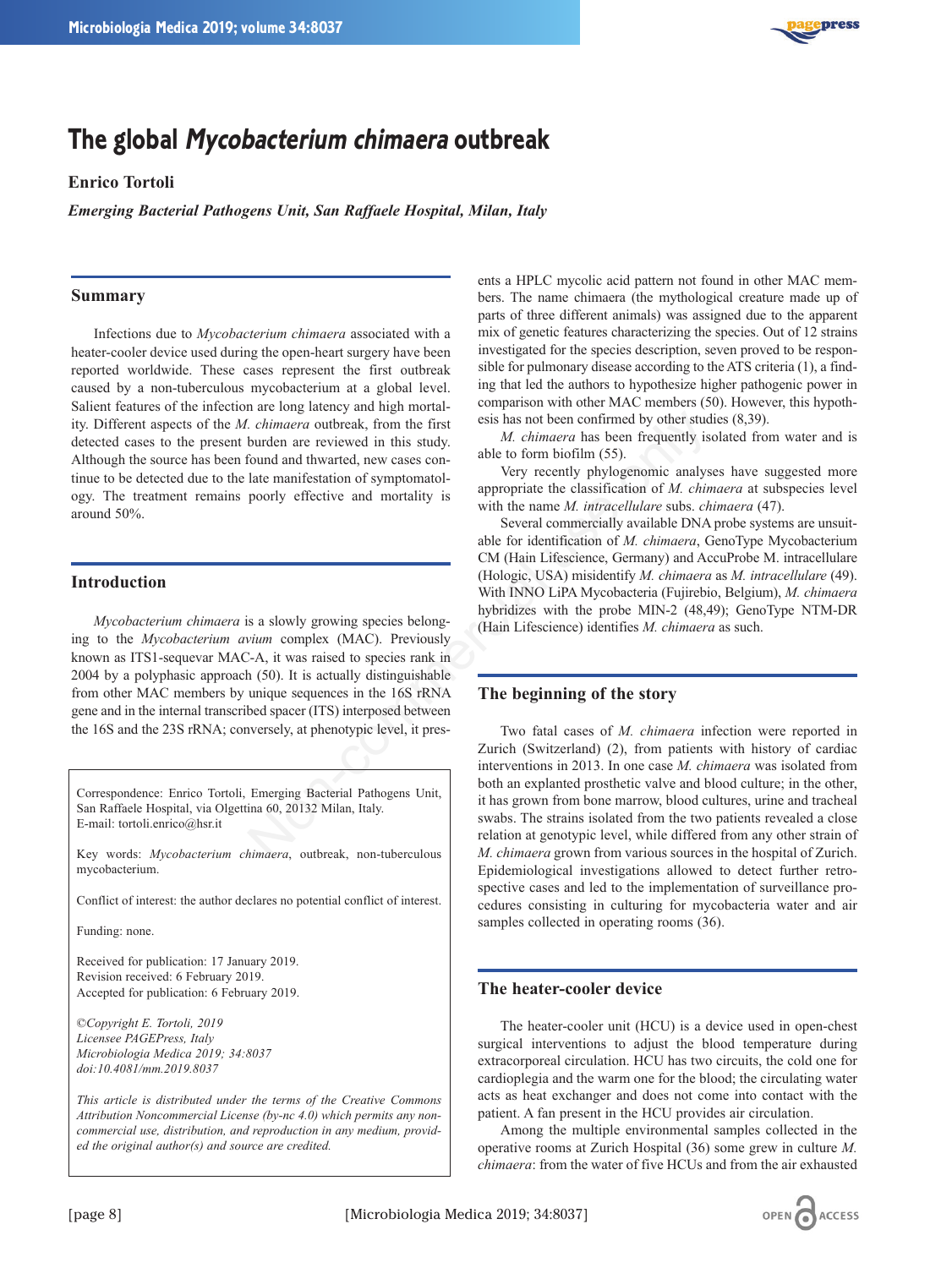

by one HCU. Such findings, in addition to having verified that HCU circuits were not airtight, led to hypothesize the emission from the HCUs of aerosolized *M. chimaera* potentially capable of infecting the surgical area.

Despite the replacement of the HCUs with others, brand new, and the use of frequently changed filtered water, environmental cultures did not steadily convert to negative and, at different times, *M. chimaera* regrew (37). Very soon emerged that HCUs of a specific brand and model (LivaNova, 3T, Germany) were involved and their early contamination, during production in factory, appeared likely (21,45). Starting from September 2014 LivaNova implemented a novel decontamination procedure at the end of the production cycle and provided customers with updated instructions recommending periodic decontaminations of the devices. Only in a few cases *M. chimaera* grew from water collected in HCUs of other brands but none was a source of outbreak.

#### **The spreading of the outbreak**

Following the first report in Switzerland many others were published in Germany (19), Australia (32,34,44),United Kingdom (13,40), Canada (10,22,29), Denmark (46), USA (4- 6,23,27,30,35,41), Poland (24), Italy (11,15), Cina (14,56) and Spain (3).

### **The solution of the mystery**

An epidemiological study (53) recently gathered 250 *M. chimaera* strains including 21 clinical isolates associated with HCU use during cardiothoracic surgery and others from patients without history of open-heart interventions, as well as environmental strains from water and air collected at LivaNova factory and in hospitals, both from HCUs and from drinking water. All the strains underwent whole genome sequencing and a phylogenomic tree was built based on single nucleotide polymorphisms. The strains grouped into eight clusters: all those from the 21 HCU-related patients belonged to Group 1, while the remaining clinical strains were dispersed across the tree. A more in-depth cluster analysis split Group 1 in 11 subgroups. Subgroup 1.1 included, along with 20 out of 21 clinical isolates above mentioned, most of the strains isolated from water at LivaNova factory and from air sampled in hospitals, close to working HCUs. The very high clonality of the strains of Subgroup 1.1 proves the evidence of the contamination of HCUs in LivaNova, with only one case (the HCU-associated clinical strain not clustering within Subgroup 1.1) of contamination of the device at hospital level. More recently, also the *M. chimaera* strains involved in an outbreak at Hong Kong Hospital proven to belong to the Subgroup 1.1 (56). The blood culture is the diagnos<br>
ord in Switzerland many others were<br>
terizzed by good sensitivity but the comparison<br>
(46), USA (4-<br>
In case of new surgery, the culture<br>
(24), Italy (11,15), Cina (14,56) and<br>
toposizes

## **The disease**

The case definition requires: detection of *M. chimaera* from invasive specimen, history of open-heart surgery and compatible clinical presentation (40).

Subjects who underwent a surgical intervention requiring cardiopulmonary bypass in the five years prior onset of symptomatology, with valve replacement or reconstruction and aortic vascular graft, are at high risk of infection. The disease is characterized by

long latency and mortality may be as high as 60% (40). Initial symptoms are fever, fatigue and weight loss. Endocarditis and infection, either disseminated or localized at prosthetic vascular graft or sternotomy wound, are the most common manifestations. Other presentations include hepatitis, nephritis, splenomegaly, chorioretinitis, osteomyelitis and bone marrow involvement with cytopenia (17). Development of non-necrotizing granulomatous tissue is frequent.

The optimum treatment is unknown; as for other mycobacterial infections, drugs association is required. In most cases the regimen recommended for pulmonary MAC infection has been adopted: macrolide plus rifampicin and ethambutol (20). The biofilm formation is the most common factor responsible for treatment failure; in such cases a second surgery with replacement of prosthetic material is the only way out (25).

#### **Microbiological diagnosis**

The blood culture is the diagnostic test of choice. It is characterized by good sensitivity but the collection of two or three samples is recommended because of possible intermittent bacteraemia. In case of new surgery, the culture of explanted materials and/or biopsies is mandatory (16). In asymptomatic subjects, the history of surgery with exposition to 3T HCU should warrant blood culture testing.

Some of the commercial methods for identification of mycobacteria are not suited for definition of *M. chimaera* (26), therefore every identification as *M. intracellulare* or MAC must be checked by sequencing of 16S rRNA or ITS.

### **Environmental sampling**

Mycobacterial cultures should be performed on air and water samples collected in operating rooms while the HCU is working (16). For air sampling proper instrumentations are commercially available which suck selected air volumes  $(\frac{1}{2} \text{ m}^3 \text{ is recommended})$ and throw particulate, including bacteria, on the surface of an agar plate (selective Middlebrook 7H11 is suggested). The air should be collected close to (30 cm approx.) the air exhaust of the operating HCU. Water samples should be collected both from patient's circuit and cardioplegia circuit (1 L each). The samples, once concentrated (by centrifugation or, preferably, by filtration) should be decontaminated, using either the standard NALC-2% NaOH method, or cetylpyridinium chloride 0.005%, before inoculation onto solid and liquid media for mycobacteria. Home-made methods for molecular detection of *M. chimaera* have also been developed (3,57).

#### **Measures to mitigate transmission risk**

Having understood that HCU is involved in *M. chimaera* outbreaks, a number of risk mitigation measures have been implemented in hospitals. The most widely adopted include: replacement of 3T HCUs produced before September 2014 with new ones and displacement of HCU outside the operating room (7). When impossible, it should be located distant from the operating table with the air exhaust as closer as possible to the room air suction exhaust.

HCU maintenance and decontamination must comply with the instructions for use in force since September 2014 (9,12,33,52).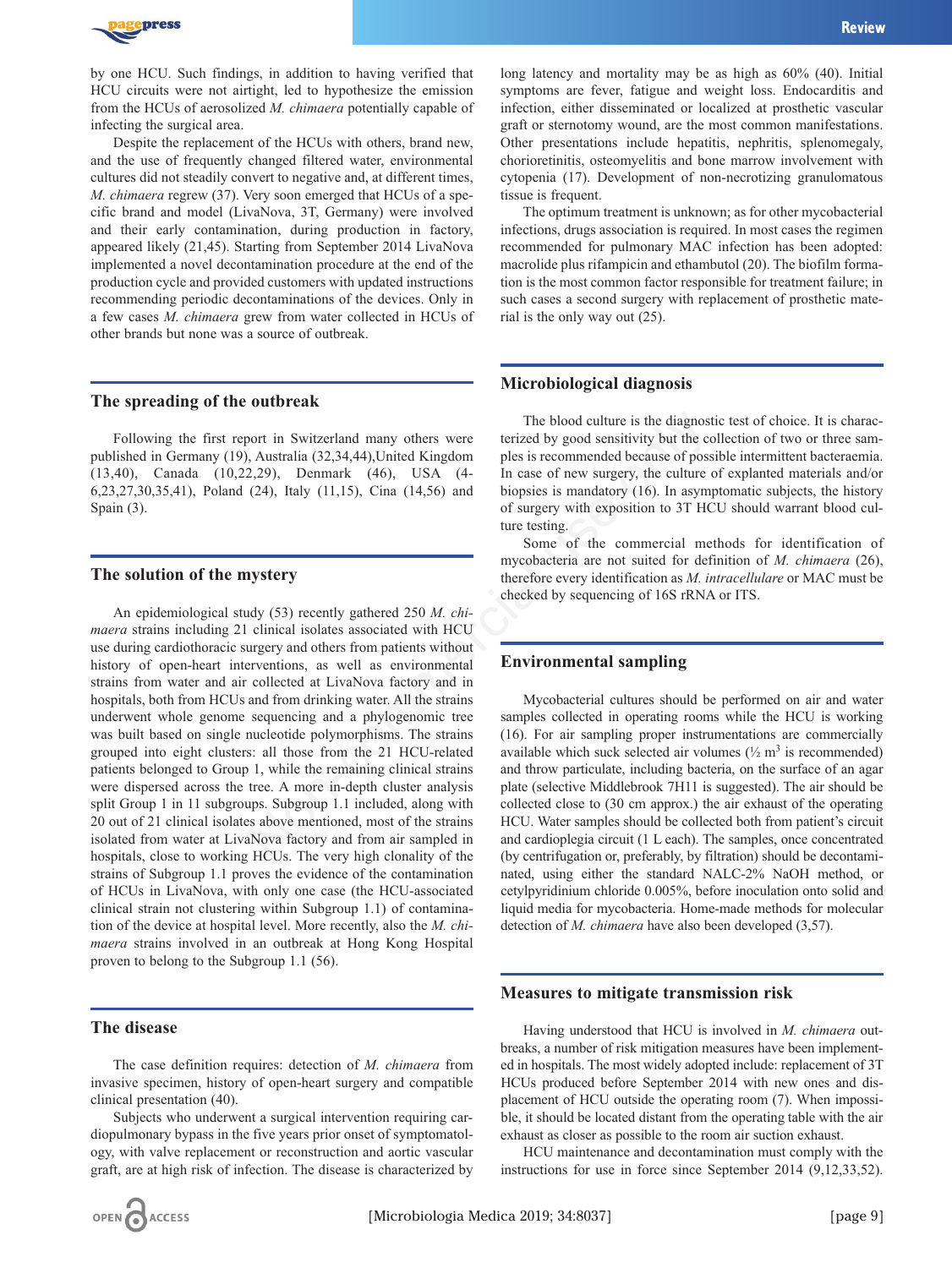

Replacement of HCU internal tubing with evidence of biofilm is recommended and the water in the tank should be changed weekly using filtered water (18).

A written procedure should be implemented recording which individual HCU has been used in each intervention, to make possible, in case of later infection, to trace the device involved (31).

Not always such measures allowed eradication of *M. chimaera* (37); however, they could prevent new cases (54).

The hospital staff should be aware that, although the cases of *M. chimaera* outbreak were all linked to HCUs of a single brand, every non-airtight device with water reservoir can potentially become a vehicle of infections when used within operating rooms (43,51,54).

### **Retrospective cases detection**

Due to different signs and symptoms of *M. chimaera* infection, a large number of health specialists (infectious diseases, cardiology, rheumatology, ophthalmology, haematology, pulmonology), together with primary care providers, have been alerted worldwide by national health authorities to maintain high level of attention for patients with a history of surgery with cardiopulmonary bypass and presenting with deep infections of unknown origin or with granulomatous disease sarcoidosis like (16,17,28). Noteworthy is that a misdiagnosis of sarcoidosis often leads to start steroid treatment, thus causing a worsening of the disease (10,15). ogy, haematology, pulmonology),<br>
in Italy: results from a national survey communitain high level of attention for<br>
2018;12:748-55.<br>
with cardiopulmonary bypass and<br>
12. Chan T, Ling ML, Teng SY, et al. M<br>
is of unknown ori

A measure implemented in many countries consists in contacting the subjects meeting the exposition criteria (open heart surgery with use of a 3T HCU manufactured before September 2014) making them aware of risks and instructing them on how to recognize compatible signs and symptoms (38).

As for the 10 countries with the higher burden of open-heart surgery, 156-282 new cases/year have been recently estimated (42).

A national survey reported seven cases of *M. chimaera* infection following aortic or valvular surgery performed in Italy in 2017. The risk of infection was calculated 0.4-1 every 1000 interventions; median latency was two years, while mortality for patients requiring a new surgery was 50% (11).

Even in the best scenario of a prompt implementation of the risk mitigation measures in early 2016, several new cases are expected to emerge in the next two years.

### **References**

- 1. A.T.S. Diagnosis and treatment of disease caused by nontuberculous mycobacteria. Am J Respir Crit Care Med 1997;2:S1-S25.
- 2. Achermann Y, Rossle M, Hoffmann M, et al. Prosthetic valve endocarditis and bloodstream infection due to Mycobacterium chimaera. J Clin Microbiol 2013;6:1769-73.
- 3. Acosta F, Perez-Lago L, Ruiz Serrano MJ, et al. Fast update of undetected Mycobacterium chimaera infections to reveal unsuspected cases. J Hosp Infect 2018;4:451-5.
- 4. Allen KB, Yuh DD, Schwartz SB, et al. Nontuberculous mycobacterium infections associated with heater-cooler devices. Ann Thorac Surg 2017;4:1237-42.
- 5. Asadi T, Mullin K, Roselli E, et al. Disseminated Mycobacterium chimaera infection associated with heatercooler units after aortic valve surgery without endocarditis. J Thorac Cardiovasc Surg 2018;6:2369-74.
- 6. Balsam LB, Louie E, Hill F, et al. Mycobacterium chimaera
- 7. Barker TA, Dandekar U, Fraser N, et al. Minimising the risk of Mycobacterium chimaera infection during cardiopulmonary bypass by the removal of heater-cooler units from the operating room. Perfusion 2018;4:264-9.
- 8. Boyle DP, Zembower TR, Reddy S, et al. Comparison of clinical features, virulence, and relapse among Mycobacterium avium complex species. Am J Respir Crit Care Med 2015;11:1310-7.
- 9. C.D.C. Non-tuberculous mycobacterium (NTM) infections and heater-cooler devices interim practical guidance. 2016. Available from: http://www.cdc.gov/hai/pdfs/outbreaks/cdcnotice-heater-cooler-units-final-clean.pdf.
- 10. Cai Y, Landolfo K, Renew JR. Mycobacterium infection from a cardiopulmonary bypass heater-cooler unit in a patient with steroid-induced immunosuppression. Can J Anaesth 2017;5: 513-6.
- 11. Cappabianca G, Paparella D, D'Onofrio A, et al. Mycobacterium chimaera infections following cardiac surgery in Italy: results from a national survey endorsed by the Italian Society of Cardiac Surgery. J Cardiovasc Med (Hagerstown) 2018;12:748-55.
- 12. Chan T, Ling ML, Teng SY, et al. Microbiological monitoring of heater-cooler unit to keep free of Mycobacterium chimaera infection. Perfusion 2018;267659118787152.
- 13. Chand M, Lamagni T, Kranzer K, et al. Insidious risk of severe Mycobacterium chimaera infection in cardiac surgery patients. Clin Infect Dis 2017;3:335-42.
- 14. Cheng VCC, Wong SC, Chen JHK, et al. Mycobacterium chimaera-contaminated heater-cooler devices: the inner surface as the missing link? J Hosp Infect 2018;3:e157-8.
- 15. Chiesi S, Piacentini D, Salerno ND, et al. Disseminated Mycobacterium chimaera infection after open heart surgery in an Italian woman: a case report and a review of the literature. Infez Med 2017;3:267-9.
- 16. E.C.D.C. EU protocol for case detection, laboratory diagnosis and environmental testing of Mycobacterium chimaera infections potentially associated with heater-cooler units: case definition and environmental testing methodology. 2015. Available from: https://ecdc.europa.eu/sites/portal/files/media/en/publications/Publications/EU-protocol-for-M-chimaera.pdf.
- 17. E.C.D.C. Invasive cardiovascular infection by Mycobacterium chimaera associated with 3T heater-cooler system used during open-heart surgery. 2016. Available from: https://ecdc.europa. eu/sites/portal/files/media/en/publications/Publications/RRAmycobacterium-chimaera-November-2016.pdf.
- 18. Garvey MI, Ashford R, Bradley CW, et al. Decontamination of heater-cooler units associated with contamination by atypical mycobacteria. J Hosp Infect 2016;3:229-34.
- 19. Gotting T, Klassen S, Jonas D, et al. Heater-cooler units: contamination of crucial devices in cardiothoracic surgery. J Hosp Infect 2016;3:223-8.
- 20. Griffith DE, Aksamit T, Brown-Elliott BA, et al. An official ATS/IDSA statement: Diagnosis, treatment and prevention of nontuberculous mycobacterial disease. Am J Respir Crit Care Med 2007;367-416.
- 21. Haller S, Holler C, Jacobshagen A, et al. Contamination during production of heater-cooler units by Mycobacterium chimaera potential cause for invasive cardiovascular infections: results of an outbreak investigation in Germany, April 2015 to February 2016. Euro Surveill 2016;21(17).
- 22. Hamad R, Noly PE, Perrault LP, et al. Mycobacterium chimaera infection after cardiac surgery: first Canadian outbreak. Ann Thorac Surg 2017;1:e43-5.